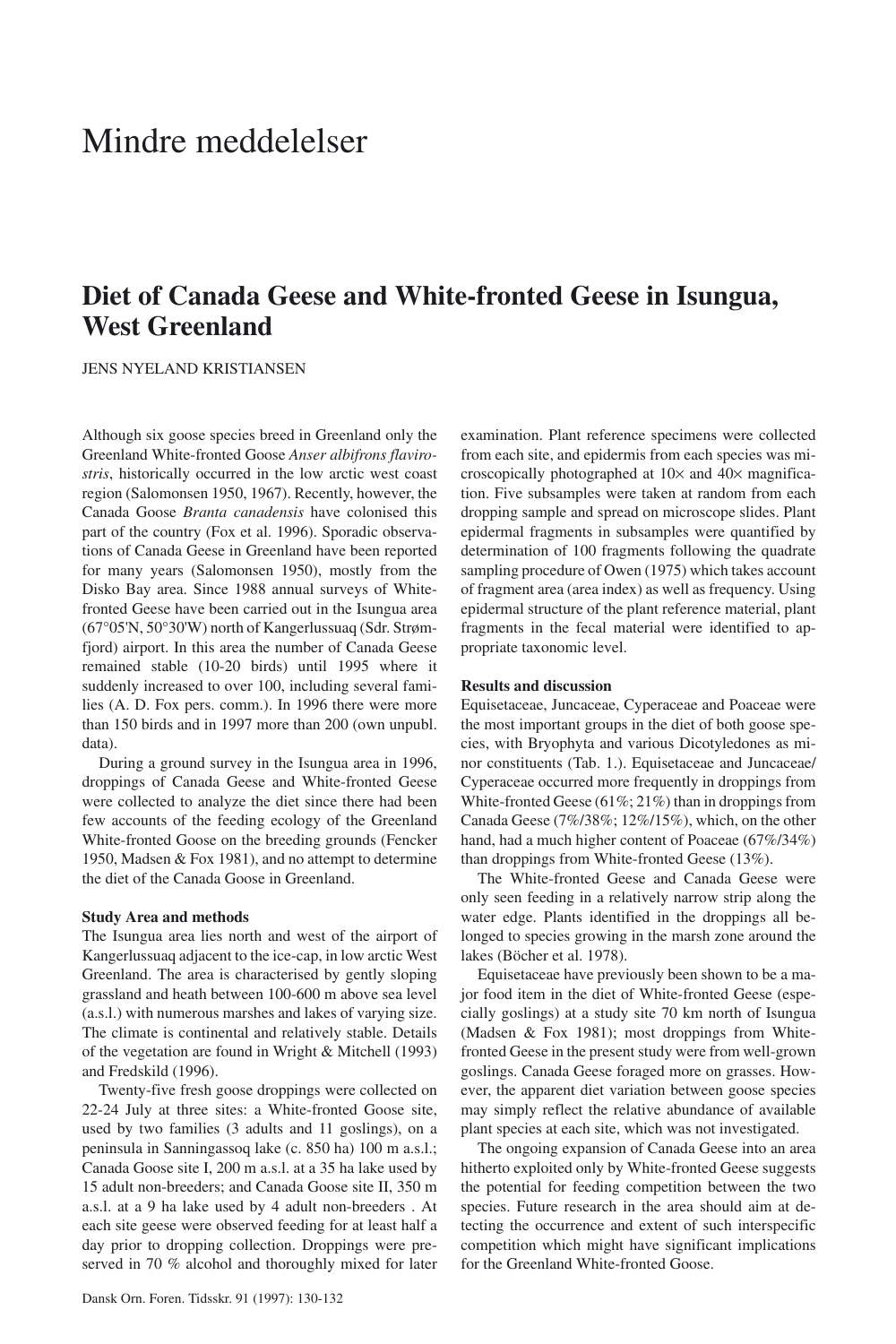Tab. 1. Diet of White-fronted Geese and Canada Geese (pct) in Isungua, West Greenland, as determined from analysis of plant epidermal fragments in droppings.

|  | Føden hos Blisgås og Canadagås (pct) i Isungua, Vestgrønland, bestemt ud fra plantefragmenter i gåseekskrementer. |  |
|--|-------------------------------------------------------------------------------------------------------------------|--|
|--|-------------------------------------------------------------------------------------------------------------------|--|

|                                               | White-fronted<br>Goose | Canada Goose<br>site I | Canada Goose<br>site II |
|-----------------------------------------------|------------------------|------------------------|-------------------------|
| <b>Bryophyta</b> Mosser                       |                        |                        |                         |
| Unident. mosses                               | 0.1                    | 2.5                    | 0.2                     |
| Equisetaceae Padderokker                      |                        |                        |                         |
| Equisetum sp.                                 | 60.6                   | 6.6                    | 37.7                    |
| Dicotyledones Tokimbladede                    |                        |                        |                         |
| Hippuris vulgaris                             | 0.7                    | 0.8                    | $\overline{0}$          |
| Polygonum viviparum                           | 1.0                    | 5.1                    | 1.2                     |
| Stellaria longipes                            | $\overline{0}$         | 0.2                    | 3.0                     |
| Vaccinium uliginosum                          | $\theta$               | $\overline{0}$         | 0.2                     |
| Euphrasia frigida                             | $\Omega$               | $\Omega$               | 1.0                     |
| Unident. Dicotyledones                        | 0.5                    | 2.4                    | 1.5                     |
| Monocotyledones Enkimbladede<br>Juncaceae Siv |                        |                        |                         |
| Juncus arcticus                               | 0.7                    | $\overline{0}$         | 1.5                     |
| Luzula multiflora                             | 0.4                    | $\Omega$               | 0.8                     |
| Cyperaceae Halvgræsser                        |                        |                        |                         |
| Eriophorum scheuchzeri                        | $\overline{0}$         | 0.7                    | 1.7                     |
| E. angusitfolium                              | 6.3                    | $\overline{0}$         | $\Omega$                |
| Carex saxatilis                               | $\Omega$               | $\Omega$               | 2.3                     |
| Carex sp.                                     | 0.4                    | 0.3                    | $\overline{0}$          |
| Unident. Juncaceae/Cyperaceae                 | 13.2                   | 10.5                   | 8.4                     |
| Poaceae Græsser                               |                        |                        |                         |
| Calamagrostis langsdorffii                    | 6.5                    | 7.1                    | $\overline{0}$          |
| C. neglecta                                   | $\boldsymbol{0}$       | $\overline{0}$         | 10.6                    |
| Deschampsia pumila                            | $\overline{0}$         | $\Omega$               | 1.7                     |
| Poa arctica                                   | $\theta$               | 18.5                   | 9.7                     |
| Trisetum spicatum                             | 1.0                    | 2.3                    | 2.8                     |
| Unident, Poaceae                              | 5.0                    | 39.0                   | 9.4                     |
| Potamogetonaceae Vandaks                      |                        |                        |                         |
| Potamogeton alpinus                           | $\theta$               | $\theta$               | 0.2                     |
| <b>Unknown species Ubestemt</b>               | 3.6                    | 4.0                    | 6.1                     |

I am grateful to the Beckett Foundation, Japetus Steenstrups Grants and Clements Grants for financial support. A special thanks to Lars Nyeland Kristiansen for assistance during the field work and to Søren Zeuth and Vicki Skovfoged Hansen for their assistance during preparation of reference material. I am also grateful to Christian Bay for his help with identification of plant species. Finally, Tony Fox is thanked for helpful comments on the manuscript.

## **Resumé: Fødevalg hos Canadagæs** *Branta canadensis* **og Blisgæs** *Anser albifrons flavirostris* **i Isungua, Vestgrønland**

I forbindelse med en monitering af Blisgæs og den ekspanderende bestand af Canadagæs i Isungua, Vestgrønland, 1996, blev der indsamlet gåseekskrementer fra Blisgæs (én lokalitet med 3 adulte og 11 gæslinger) og Canadagæs (to lokaliteter med hhv. 15 og 4 adulte ikkeynglende fugle) til analyse af fødevalget. Indtil nu foreligger der kun få oplysninger om fødebiologien hos den Grønlandske Blisgås på ynglepladserne (Fencker 1950, Madsen & Fox 1981), mens Canadagåsens fødevalg i Grønland aldrig er blevet undersøgt. Hos begge gåsearter var de dominerende plantegrupper padderokker, siv, halvgræsser og græsser (Tab. 1), mens mosser og forskellige tokimbladede planter var af mindre betydning. Hos Blisgæssene var andelen af såvel padderokker som siv og halvgræsser højere end hos Canadagæssene, mens andelen af græsser var højst hos Canadagæssene. Også tidligere undersøgelser (Madsen & Fox 1981) har vist, at padderokker er en væsentlig bestanddel i føden hos gæslinger af Blisgæs i Grønland. Den antydede forskel i fødevalg hos de to gåsearter kan dog skyldes forskelle i forekomsten af de forskellige plantearter på de tre lokaliteter, som ikke blev undersøgt.